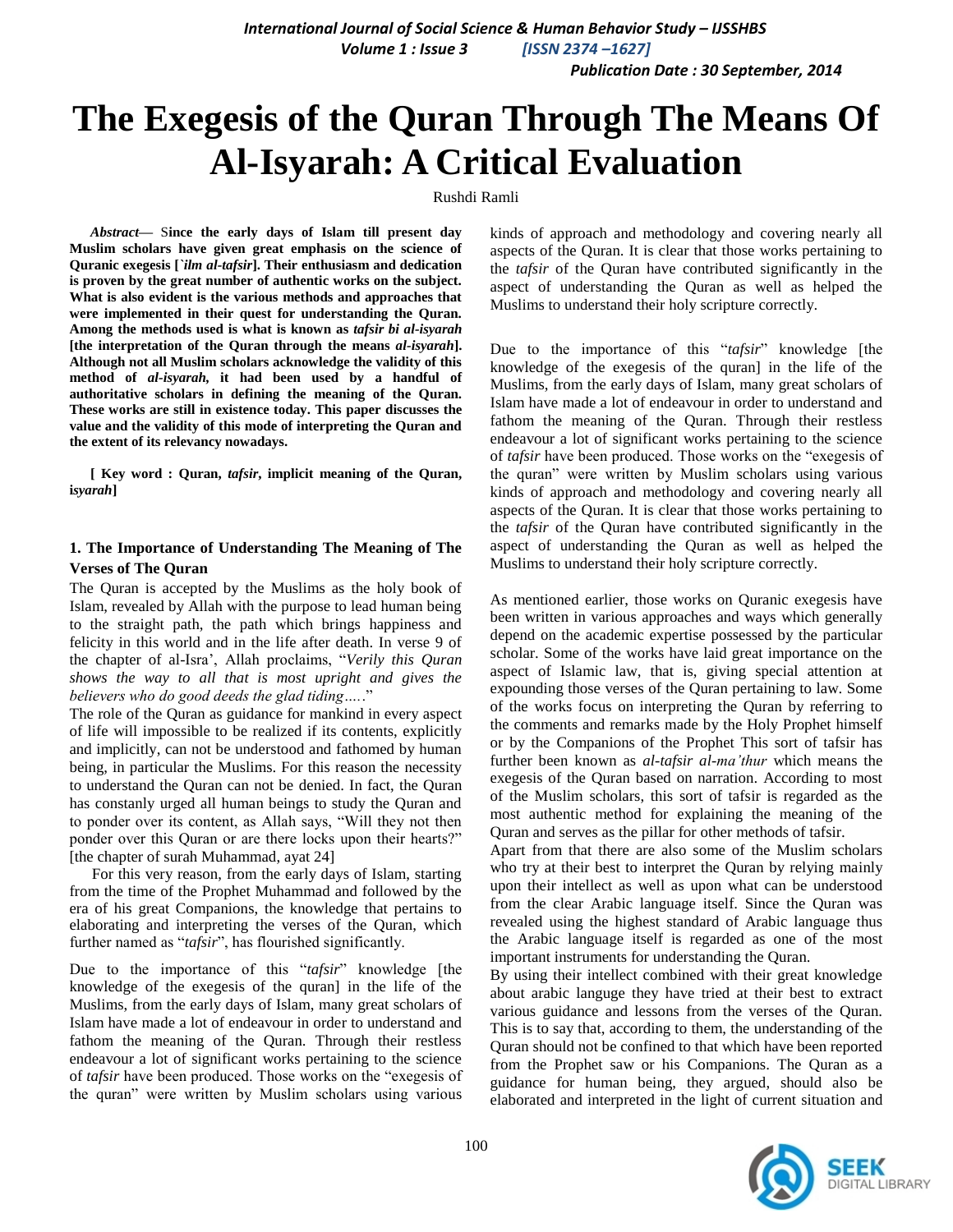#### *Publication Date : 30 September, 2014*

contemporary world. Only then the Quran can truly be benefitted by all Muslims throughout the ages.

Apart from what had been mentioned above we find that there are also works on tafsir which, besides interpreting the Quran according to the above-mentioned method of tafsir, include a methodology of tafsir which is termed as *tafsir bi al-isyarah.*

#### **2. The Defination of** *Tafsir al-Isyarah*

According to Muhammad al-Zarqani, the *tafsir of isyarah* refers to an effort to interpret the meaning of the Quran without relying on the literal Arabic language of the quran; rather , it is based on the implicit meanings of the quranic words which is believed to have been disclosed by Allah to those who are in their spiritual journey to Allah. However, these implicit meanings of the Quran can still be *harmonized*   $with<sup>1</sup>$  and *related to* the explicit meanings of the Quran.

Whereas Khalid Abdul Rahman al-"Akk is of the opinion that *tafsir al-isyarah* is a kind of *tafsir* that interprets the verses of the Quran, not be based on the explicit and literal meaning of the Arabic words, that is, not be based on what can be understood through the means of standard Arabic language, nor by referring to the accepted principles of Quranic exegesis, but through the implicit and hidden meanings of the word which Allah reveals and discloses to those Muslims who are in their spiritual journey to Allah. He further views that these implicit meanings of the word are - at the same time established on a kind of suitability and harmony that exist between the implicit meanings and the explicit meanings which can be understood from any verse of the Quran in those aspects which are acceptable for this sort of *tafsir*. 2

Based on the above-mentioned definition for *tafsir al-isyarah* it can be concluded that there exist three main elements which form the valid and qualified *tafsir al-isyarah* which are :

1] the interpretation does not look at or focus on the meanings of the Arabic language which are understood and acceptable in general. This is to say it is different from the general approach to the interpretation of the Quran made by Muslim *Mufassir* where they constantly emphasize the importance of Arabic language as well as the knowledge pertaining to the Quranic sciences and regard them as the most reliable instrument for understandng the meaning of the Quran,

2] Eventhough this sort of *tafsir* is not basically based on the explicit meanings of the Quranic words, nevertheless it does not appear to be disconnected completely and totally from the explicit meanings of the word. By contrast, the interpretation of the Quran by means of *isyarah s*hould has some sort of harmony with the explicit meaning of the Quran and can be related to it.

3] The interptetation of the Quran by the way of *isyarah* is in reality related to the hidden meanings of the verses of the

l

Quran which is believed to be a sort "inspiration" that Allah reveals or unveils to those who have possessed of the high level of purified soul.

#### **3. Does this approach of** *tafsir* **is accepted unanimously by Muslim scholars ?**

In general there are many among muslim scholars who do not accept the methodology of tafsir al-isyarah as one of the authoritative and valid approach for understanding the verses of the Quran.

According to them, this methodology of Quranic exegesis will only open the door to some individuals, especially to those Muslims who are seeking nearness to God by travelling the sufi path, who do not possess sufficient knowledge pertaining to the science of quranic exegesis, to interpret the quran incorrectly or without adhering to the authentic and valid principles of Quranic exegesis.

In other words, the methodology of *isyarah tafsir* will only expose the Quran to various kinds of wrong interpretation which does not base on valid knowledge, guidance and solid evidence.<sup>3</sup>

As an example, al-Nasafi, who is a great scholar in the field of tafsir and well-known for his great work *Tafsir al-Nasafi,*  says, "…..the verses of the Quran should be interpreted based on the literal dan explicit meaning of its words where any kind of deviation from its explicit meaning, that is, to interpret the Quran by giving its hiden and implicit meaning, as claimed by those who have gone astrayed from the right path, and by refusing the explicit meaning of the quran is in reality a kind of *ilhad*……<sup>4</sup> "

By contrast, there are also a group of Muslim scholars who accept the validity of this sort of *tafsir*. In validating their stand on this matter they have quoted verse 24 of the chapter of Muhammad which reads, "*Will they not then ponder over this Quran or are locks upon their hearts…*?"

According to them, .this verse clearly emphasizes the importance of pondering over and understanding the Quran and this understanding of the Quran is not only confined to the explicit meaning of the Arabic words. In fact, it also includes the implicit and hidden meaning of the words which can be perceived and fathomed by utilizing one"s sound intellect and through deep observation as well as through divine inspirations which, they claim, are the result and the outcome of the soul that has been purified from all elements of infidelity and polytheism<sup>5</sup>

They also argue by saying that when the Arab musyrikin at the time of the Prophet Muhammad saw heard the verses of the Quran, it is clear that they are capable completely of understanding the explicit meaning of the Quran since it is revealed in their own language.

Nevertheless, their understanding of the explicit meaning of the Quran appear to be insufficient and ineffective since they

l

<sup>4</sup> Muhammad `Abdul `Azim al-Zarqani, op. cit. , page 386. 5 Ibid.



<sup>1</sup> Muhammad `Abdul `Azim al-Zarqani [1998], *Manahil al- `Irfan Fi `Ulum al-Qur'an*, Beirut : Dar Ihya" al-Turath al- `Arabi, page 386

<sup>2</sup> Khalid `Abdul Rahman al-`Akk [1986], *Usul al-Tafsir Wa Qawa`iduhu*, Beirut : Dar al-Nafa"is, page 205

 $3$  Ibid., page 208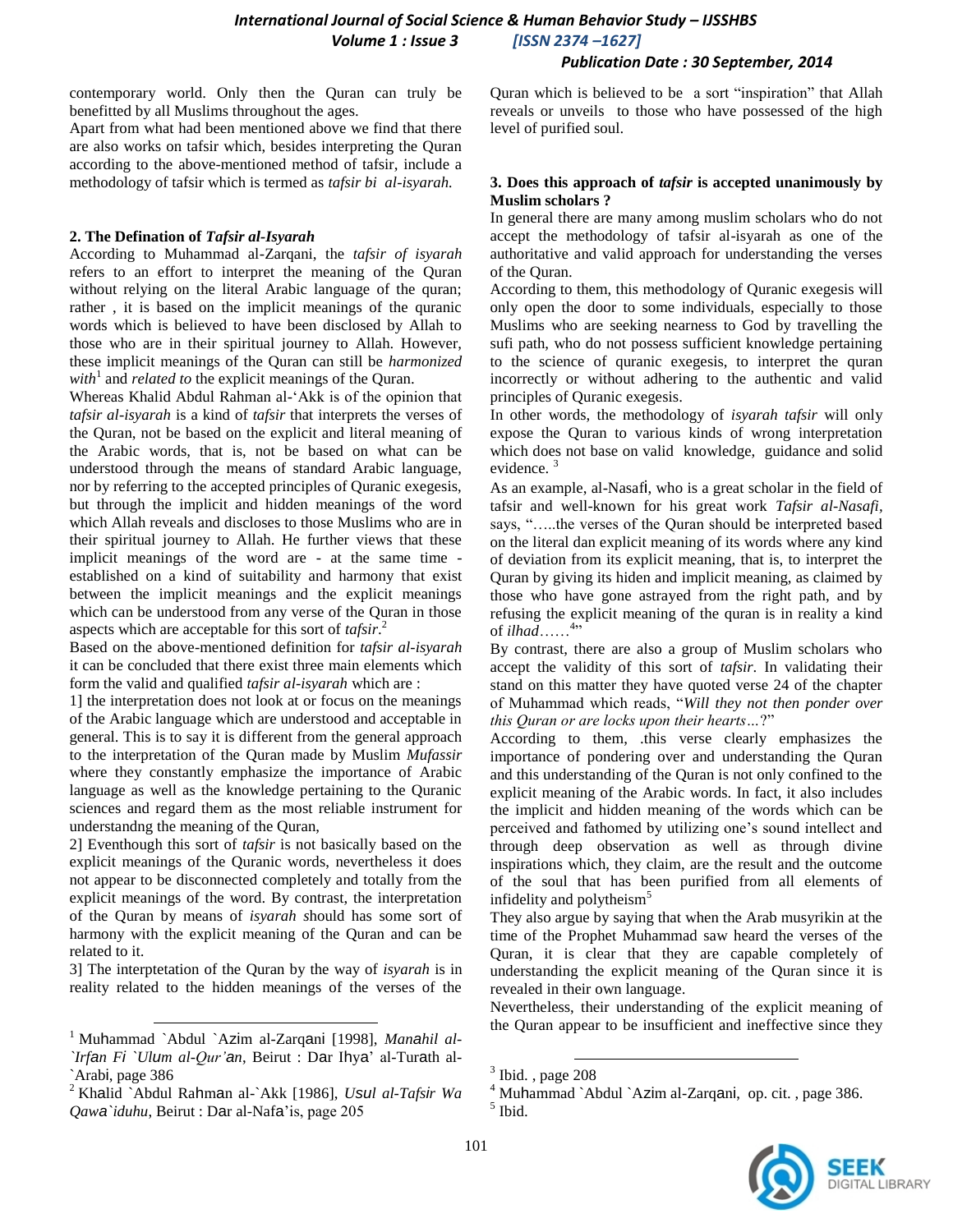# *International Journal of Social Science & Human Behavior Study – IJSSHBS Volume 1 : Issue 3 [ISSN 2374 –1627]*

#### *Publication Date : 30 September, 2014*

remained as infidels and refused to have faith in the quran. Thus, it can be concluded savely that what is meant by God through the word "pondering over" in the verse is a kind of deep reflection, meticulous observation and pondering upon both the explicit and the implicit meaning of the Quran, which is to say, by applying one"s sound mind and intellect and further supported by having truly purified soul, and not by those souls which are tarnished by sins, infidelity and disobedience to Allah..

According to them, the the Quranic phrase "*iqfal al-qulub"*  [*or are locks upon their hearts?*] which is mentioned in verse 24 of chapter Muhammad is referring a kind of spiritual dirts that befall human heart where this sort of dirts is the outcome of one"s committing sins, following the carnal desire without guidance, being obsessed in enjoying worldly pleasures, excessive negligence, having to much love for relaxation, seeking human praise and having other characteristics which are not pleased to Allah swt.

For this reason, when Allah "re-opens" that which has locked the heart, due to one"s sincere repentance to Allah as well as one"s regrets for what he or she has done, He will pour into the heart, out of His mercy, various kind of implicit understandings pertaining to the verses of the Quran.<sup>6</sup>

This reality, according to them, shows that if human heart is being purified from the dirts of sin and negligence, it will become the main factor for the heart being able to fathom the various implicit meaning of the quran.

#### **4. Does the permissibility for interpreting the Quran by**  *isyarah* **is absolute [without any condition]?**

As for those Muslim scholars who accept the legality of interpreting of the Quran through the way of *isyarah* , they have laid down four conditions that need to be fulfilled. The purpose of these conditions is to ensure the interpretation of the Quran by this approach will not do any damage to the meaning of the Quran, nor deviate from the correct interpretation of the Quran, that is, the interpretation of the Quran which contradicts the understanding of the school of *ahlu sunnah wal jamaah.*

The four conditions are as folloe :

1] the meaning of the Quran attained and arrived at by the means of *isyarah* should not go against the literal meaning of the quran that can be understood clearly from the verse.

2] No one should claim that the implicit meaning of the Quran is the sole interpretation meant by Allah through the very verse, not the meaning understood through the means of Arabic language or through other valid and qualified principles of quranic exegesis

3] the interpretation by *isyarah* should not be in contradiction to any other valid evidence in Islam, neither to the dictates of the sound mind.

4] the implicit meanings of the verse arrived at by the way of *isyarah* should be substantiated and supported by other valid evidence in Islam.

l

# **5. Does the acceptance of the meaning of the Quran by** *alisyarah* **is obligatory in Islam?**

According to Khalid `Abdul Rahman, eventhough this approach to understanding the quran is basically permissible when the four above-mentioned conditions are fulfilled, nevertheless, to accept the meaning of this tafsir is not obligatory.

He says at this point, "it is very important to note that accepting the implicit meaning of the quran is not incumbent upon a muslim, as that of accepting the explicit meaning of the quran arrived at by the valid principles of quranic exegesis. This is because the meaning of the Quran that was unveiled through the means of *isyarah* is more like the secrets of the quran *revealed to* and *poured into* the heart of the believer who is pious and knowledgable. Thus, this sort of knowledge which bears a kind of secrecy and exclusiveness [pertaining to unveiling the meanings of the Quran] may probably be kept by the particular believer as a kind of special knowledge bestowed upon him by Allah or probably he may reveal those special knowledge to other muslims without compelling them to accept it".<sup>7</sup>

#### **6. Examples Regarding the Exegesis of the Quran by** *alisyarah*

These are some of the examples on how the verses of the Quran pertaining to "Islamic law" are being interpreted by the way of *al-isyarah* :

1. In commenting, by the way of isyarah, the verse of the Quran that forbids the muslims from eating people"s wealth or money in the wrong way; that is, in the verse 188 of the chapter of al-Baqarah, "*And devour not one another's possessions wrongfully……*"

Ibn `Ajibah says, "…the *batil* [wrongfully] that is mentioned in the verse is referring to all things other than God. Thus, anyone who takes or accepts any wealth or gift from the people without perceiving God as the real Giver of the wealth or money has in reality taken the wealth in the wrong way"<sup>8</sup>

Thus, according to Ibn Ajibah"s remark, no one is able to safeguard himself from the sin of eating other's wealth wrongfully until he is able to perceive Allah as the Giver of all that arrive to him. This means that, apart from using the lawful means for acquiring wealth, it is also incumbent upon a muslim to perceive Allah as the giver for what he possesses.

2. In commenting the verse of the Quran that deals with the law of *jihad* [Islamic holy war], that is in the verse 190 of al-Baqarah which reads, "*And fight for the cause of Allah those who fight youbut do not be aggressive…*"

Ibn `Ajibah says, "…you should know that the enemies of the servant [of God] which will prevent him [from the way of Allah] and cut himself totally from Allah are four : the

l

<sup>8</sup> Abu al-`Abbas Ahmad Ibn `Ajibah [2002], *al-Bahr al-Madid Fi Tafsir al-Qur'an al-Majid* , Beirut : Dar al-Kutub al- `Ilmiyyah, volume 1, page 191.



 $<sup>6</sup>$  Ibid., page 211.</sup>

 $<sup>7</sup>$  Ibid., page 209</sup>